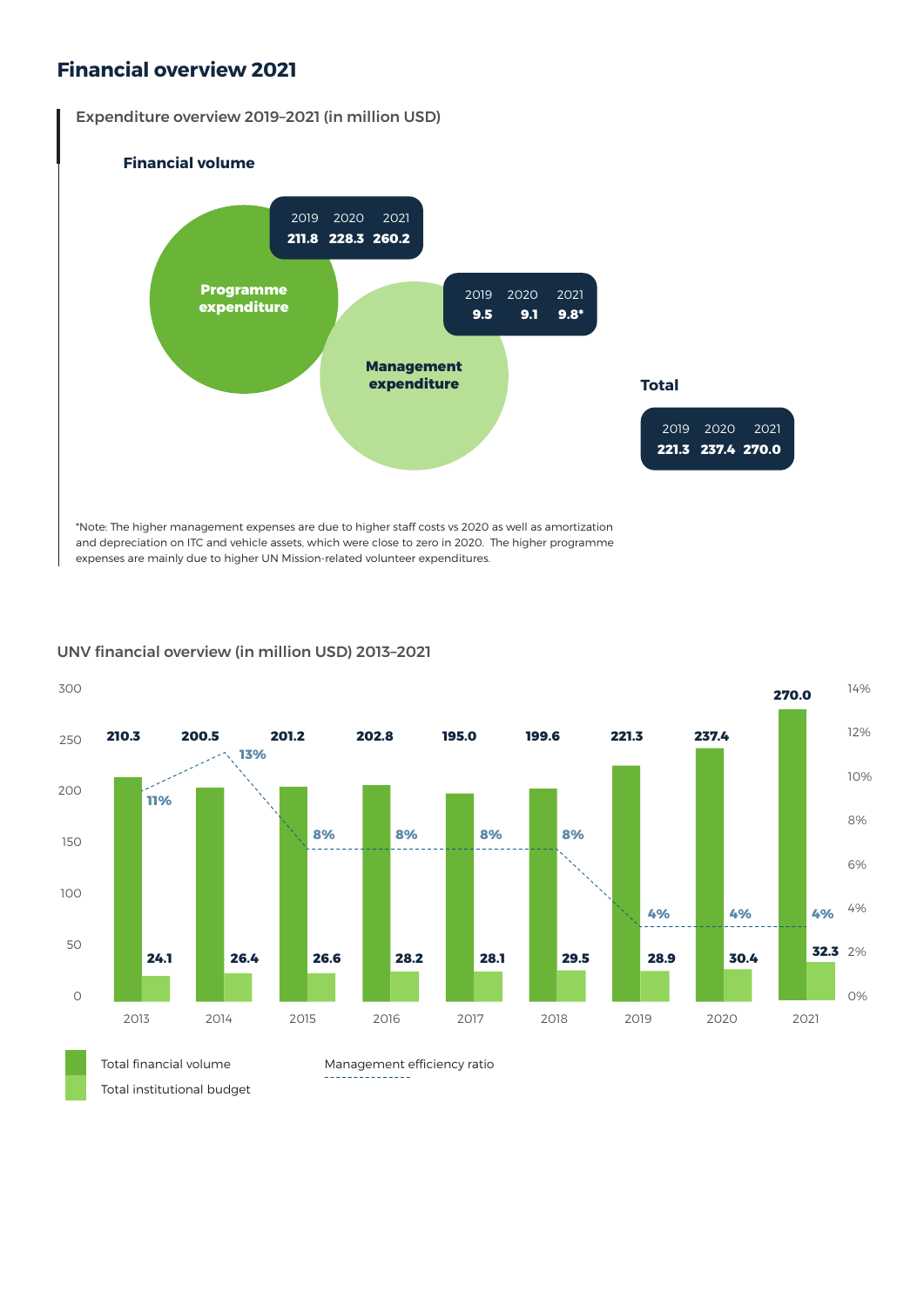Expenses (core, extra-budgetary, cost recovery, Special Voluntary Fund) for 2018-2021 (in million USD)